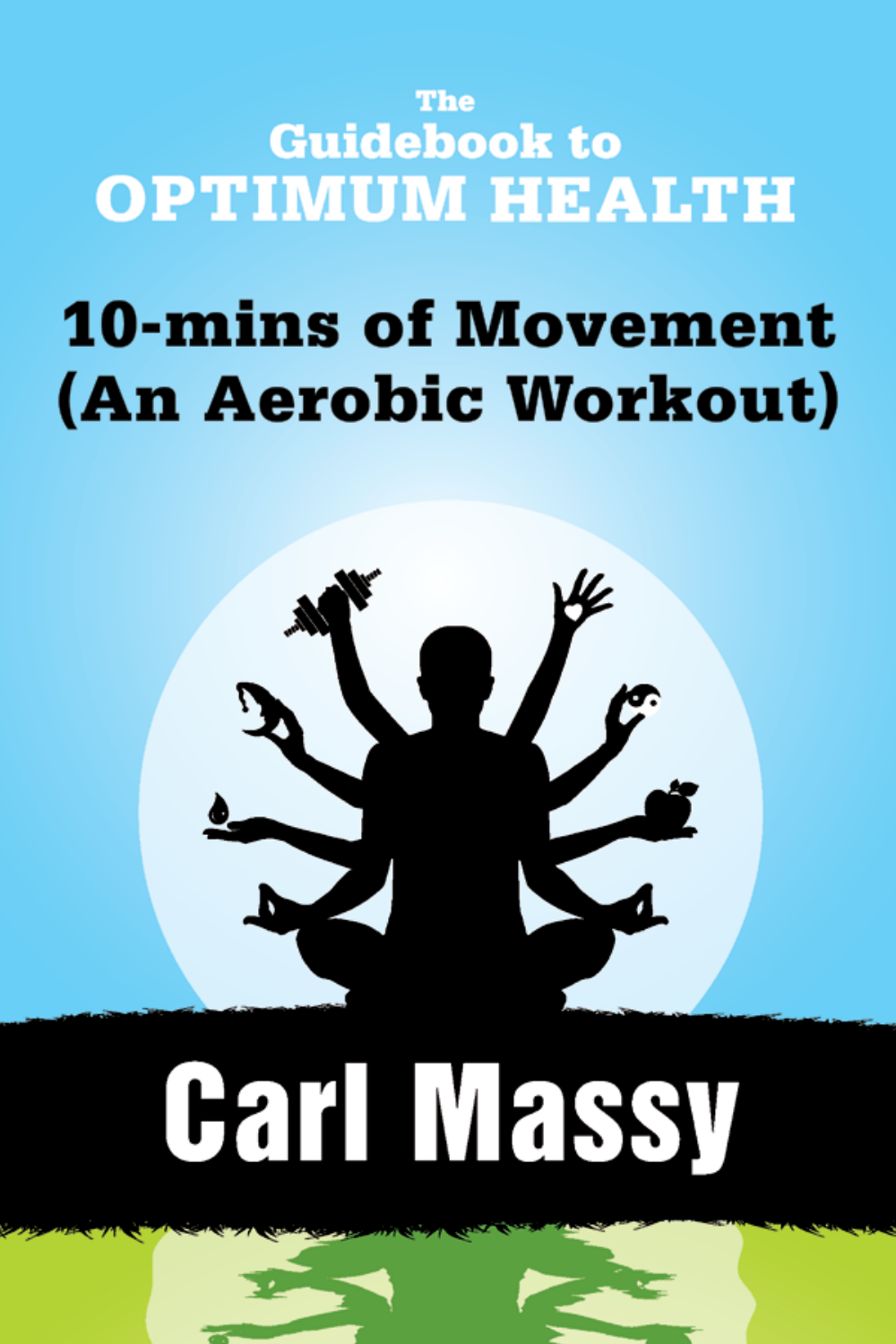## **BONUS** 10-mins of Movement (An Aerobic Workout)

#### Instructions:

Select 10 exercises from the list below and do them for 1 minute each, with no rest between.

There are no props required and it can be done in a relatively small space. All you need is a watch or timer. You can download a timer to your smartphone.

#### Choose 10 Exercises from this list:

- Jumping jacks (star jumps) –

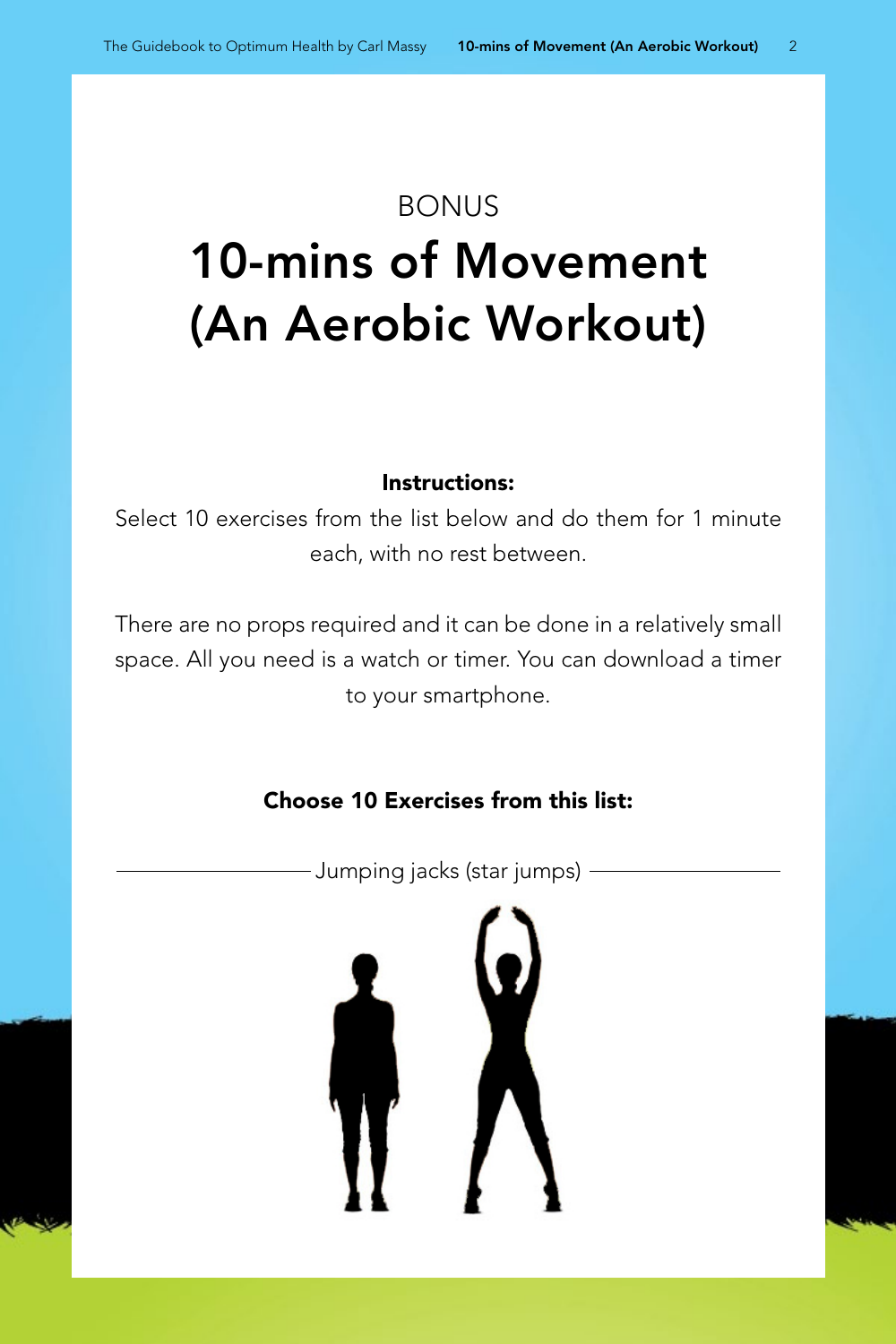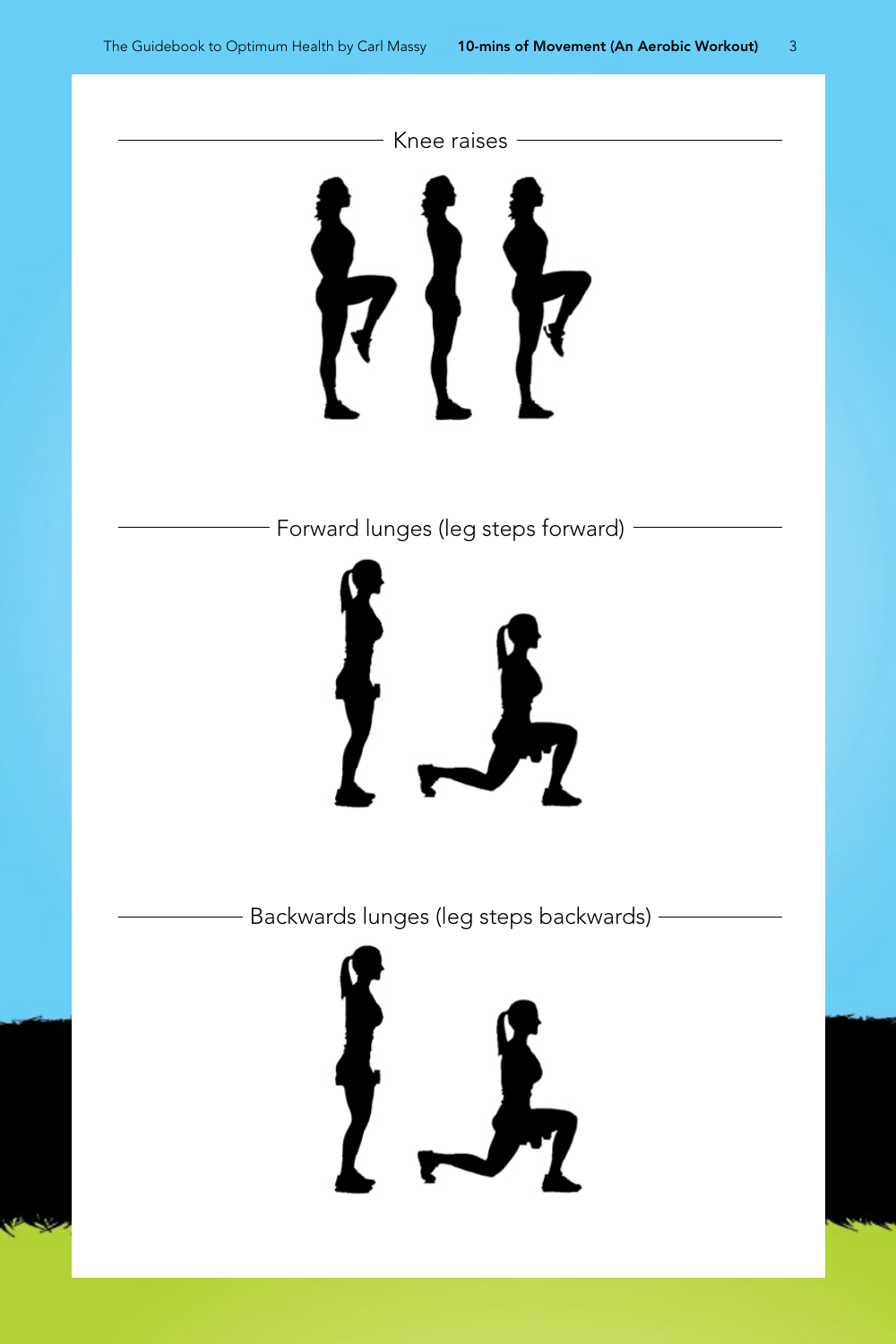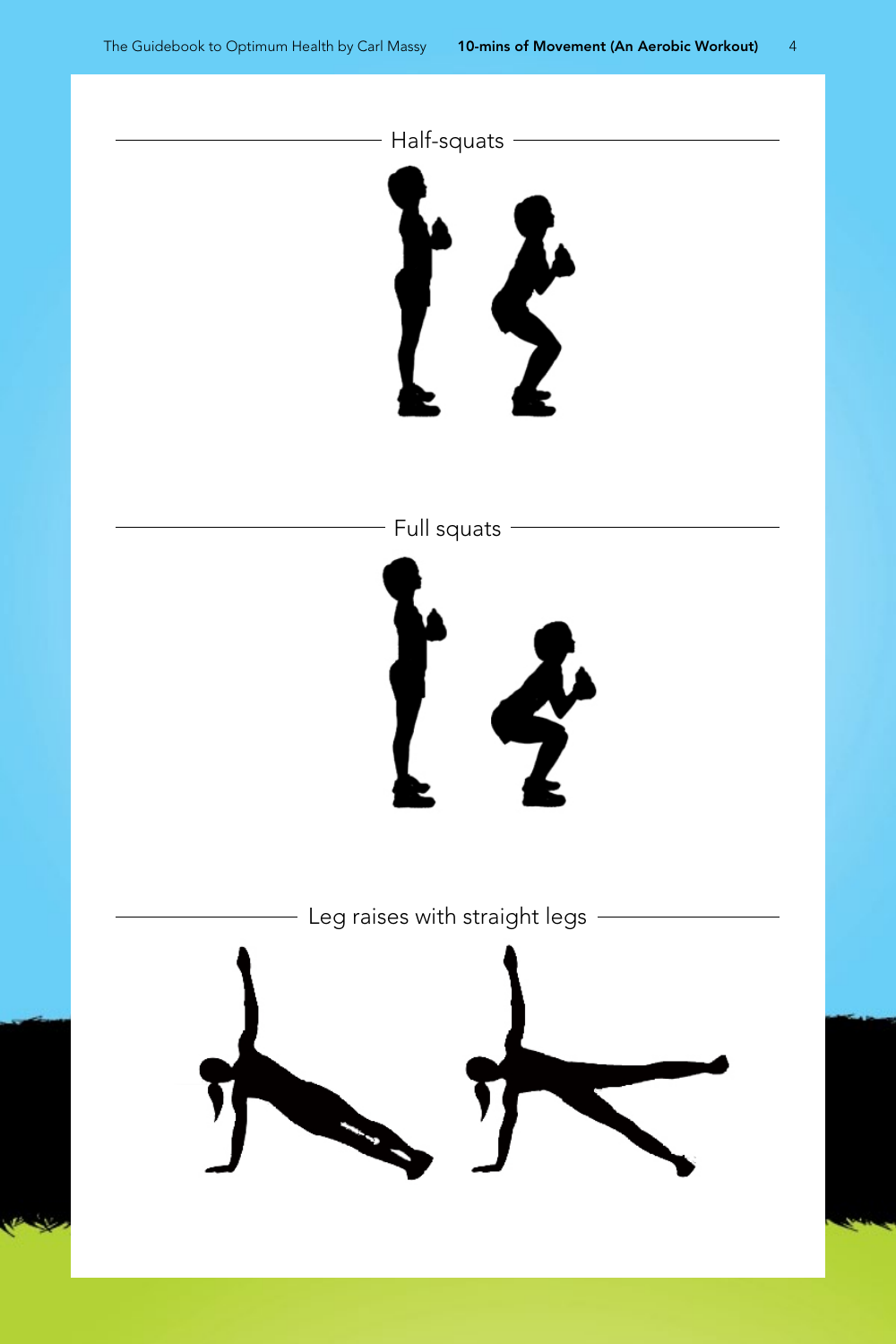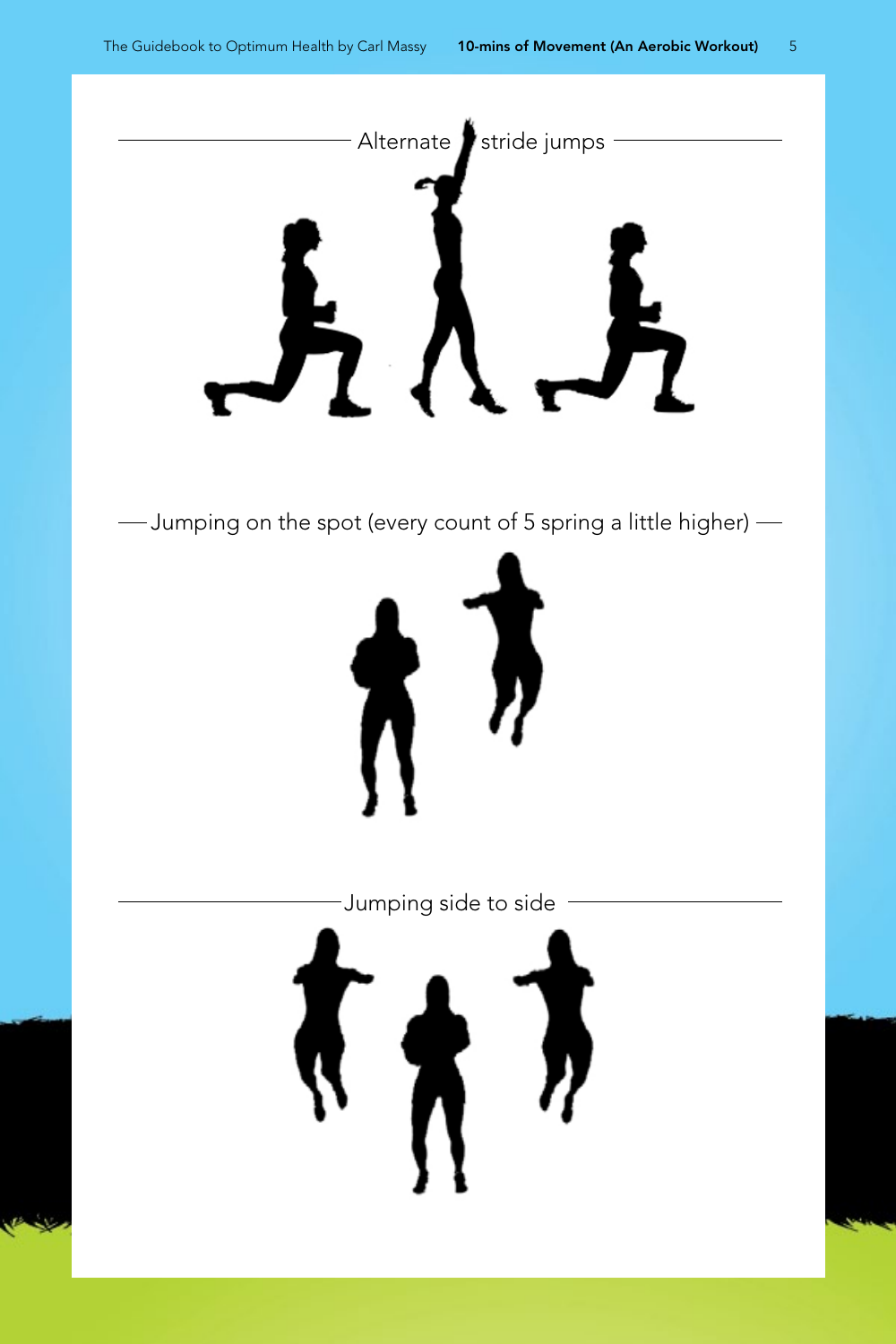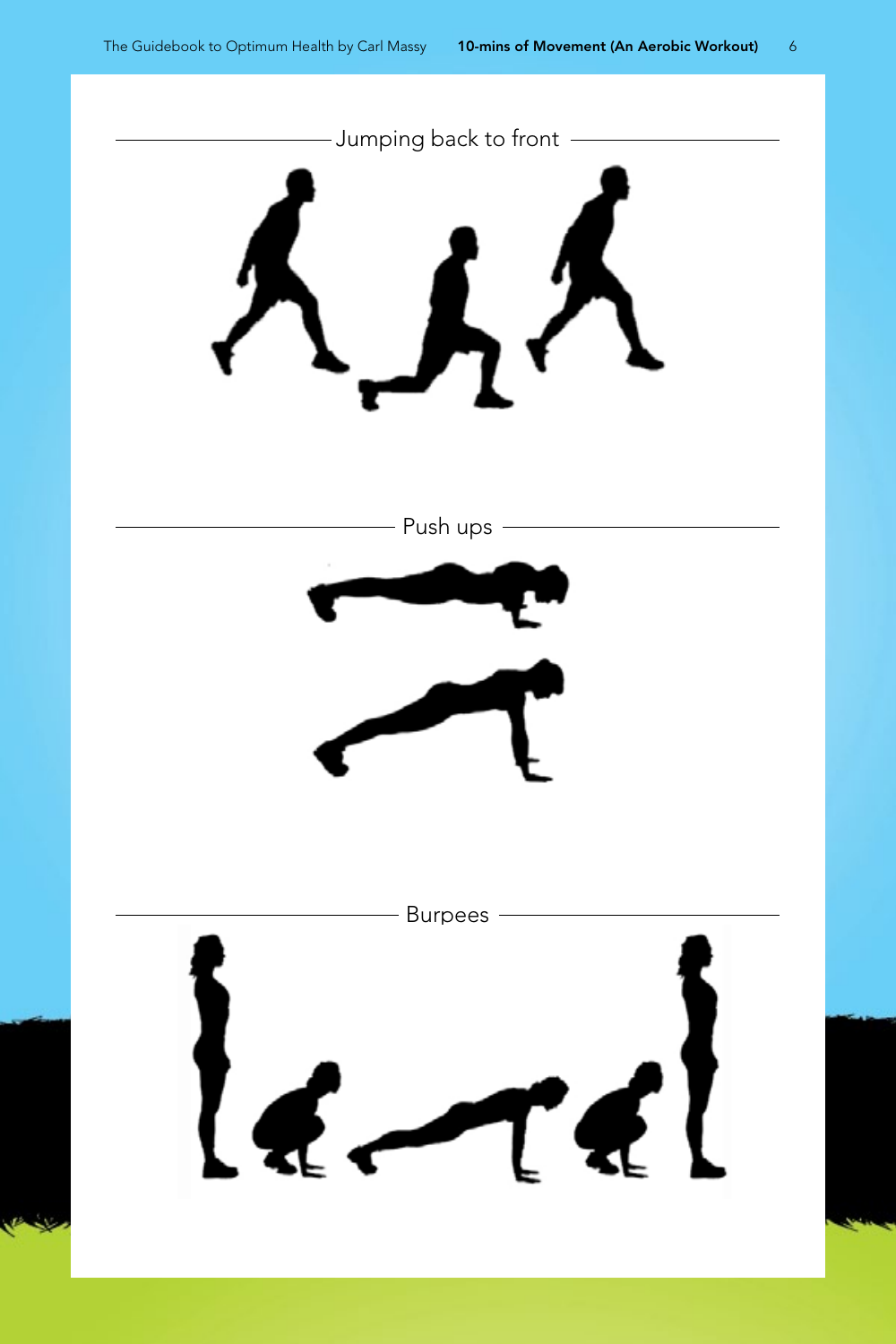